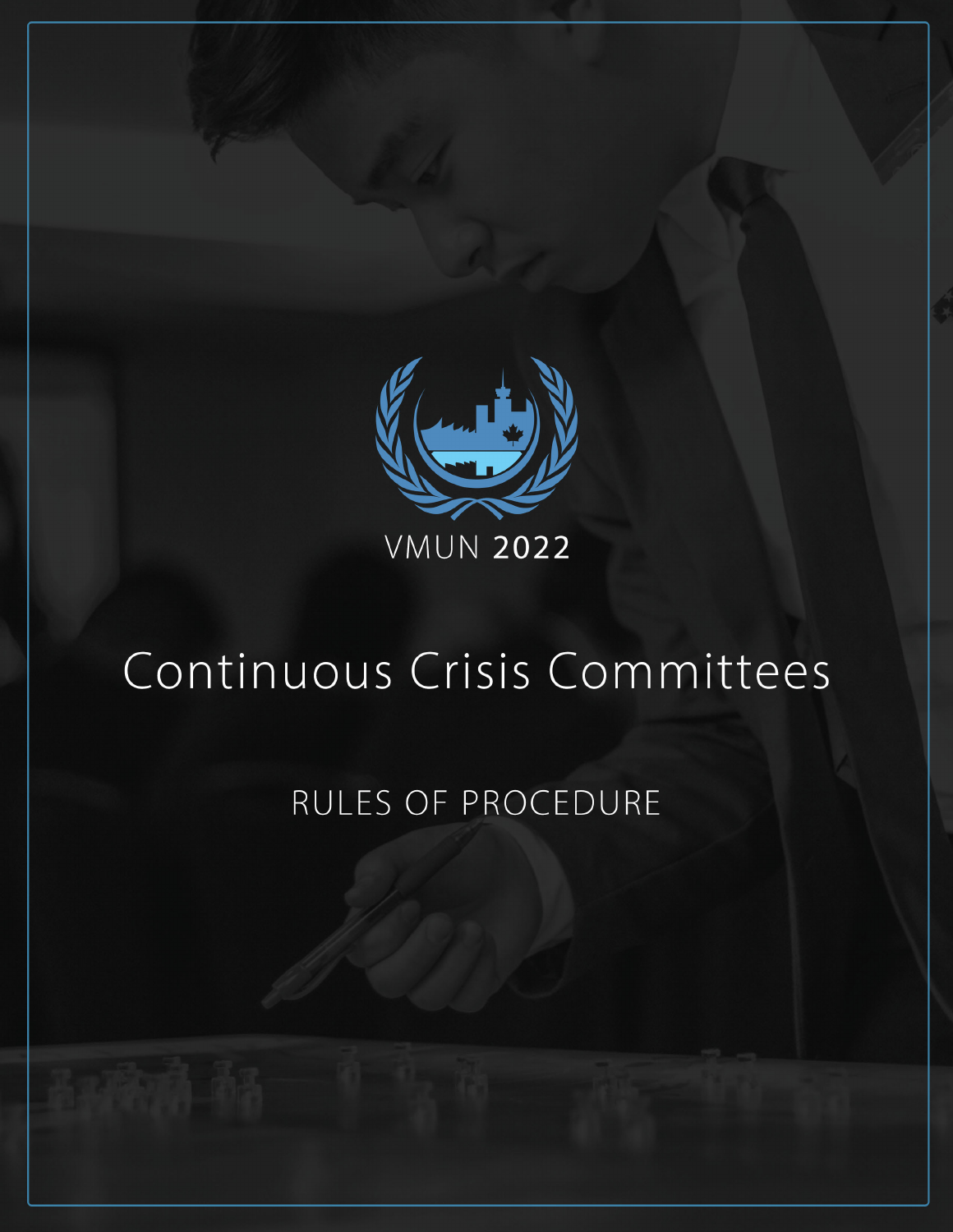## General Rules

#### **scope & application**

These rules of procedure are applicable to the Continuous Crisis Committees (JCC, HCC, ACC, and INTEL) at Vancouver Model United Nations 2022 during all scheduled and extraordinary sessions. No other rules of procedure apply.

#### **delegate conduct**

Delegates shall be courteous and respectful to all staff and other delegates. Moreover, as high-ranking officials, delegates are expected to play their roles accordingly. This includes using appropriate diplomatic language, abstaining from profanity and other inappropriate behaviour, and respecting the privacy and property of others.

English will be the official and only working language of the conference. Delegates may not use affected accents during committee. National costumes are not permitted; delegates must wear Western business attire during all committee sessions.

The Chair will immediately call to order delegates who do not abide by this rule. Delegates who feel that they are not being treated respectfully are encouraged to discuss their concerns with their Director or a member of the Secretariat.

Delegates are expected to be present at the beginning of every scheduled committee session, at which point roll call will be taken. Delegates who will not be present for part or all of a committee session should inform their Committee Staff verbally or by email.

#### **electronic aids**

Delegates are not permitted to use any electronic devices or internet resources at all during committee session. Delegates may access such devices and use the internet outside of committee, however.

Delegates are expected to attend the conference having already conducted the necessary research. However, delegates who require information during committee session may write a note to the Committee Dais. In particular, ministers may submit brief queries to the Crisis Staff for the provision of specific information relevant to their direct responsibilities, and the committee as a whole may propose longer queries in the form of Communication Directives (see Directives).

#### **general powers of the secretariat**

The Secretary-General, Chief of Staff, and other members of the Secretariat reserve the right to suspend or modify these rules at any time. Additionally, members of the Secretariat may also serve as a member of the Committee Staff and allow any speaker to address the committee.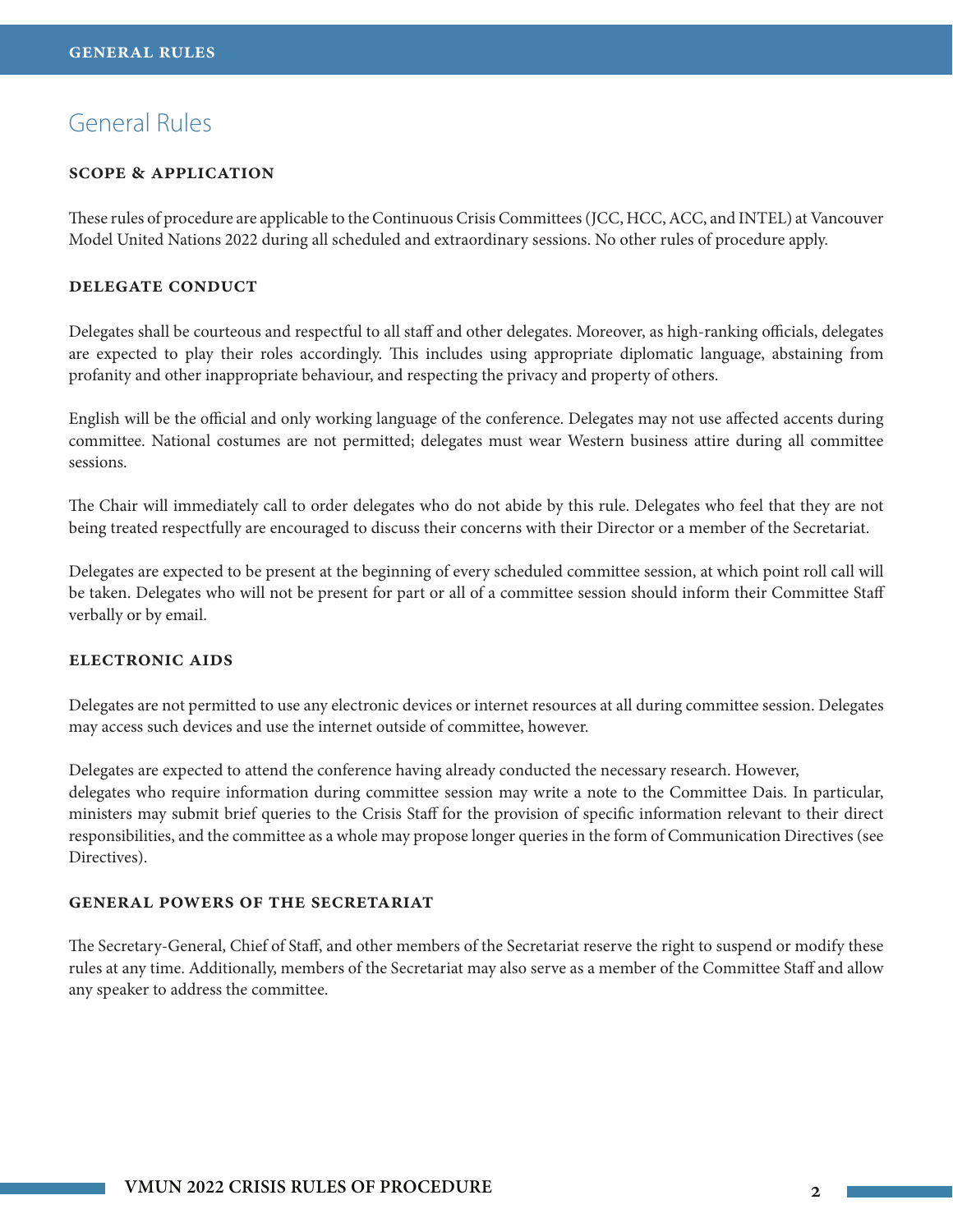## Committee Rules & Format

#### **general powers of the committee staff**

The Committee Staff, also known as the Dais, comprises the Director, the Chair, and Crisis Staff, as appointed by the Secretariat.

The Director is the final authority on these Rules of Procedure and may suspend, amend, or adapt them at any time. The Director may propose the adoption of any procedural motion, given no significant objection, and may also interrupt the flow of debate to address the committee, show a presentation, or bring in a guest speaker or expert witness. The Director may also advise delegates on possible courses of action and debate.

Each committee session will be announced opened and closed by the Chair. Further, the Chair will direct the flow of debate, grant the right to speak, ask questions, announce decisions, rule on points of order, and ensure and enforce adherence to these rules. Lastly, the Chair may rule any motion dilatory and therefore out of order.

#### **SPECIFIC POWERS OF THE COMMITTEE STAFF**

The Dais acts as the governing body in the session. It holds a substantive veto and must approve all decisions, decrees, administrative rules, and regulations issued by the committee. Upon approval, all decisions are binding, including actions of a military nature.

#### **role of delegates**

Delegates assume the responsibilities of their assigned characters, but should contribute to debate in all policy areas. Delegates retain advisory privileges with regards to the progress of the crisis—that is, while the Dais may retain ultimate decision-making authority, it is the responsibility of the delegates to craft, propose, and vote upon directives.

#### **flow of debate**

In the Continuous Crisis Committees, there is no set agenda. The Committee is expected to respond to the multitude of issues raised throughout the conference as corollaries of its own actions and other simulated events, so it is generally granted the freedom to deal with issues as it sees fit.

The default format of debate is a **continuous moderated caucus**. While there is no speaking time limit, the Chair may institute and enforce a de facto limit should the lack thereof prove to be an impediment to the efficacy of the committee. Speeches must be pertinent to the issues currently facing the committee; delegates whose remarks are not relevant may be called to order.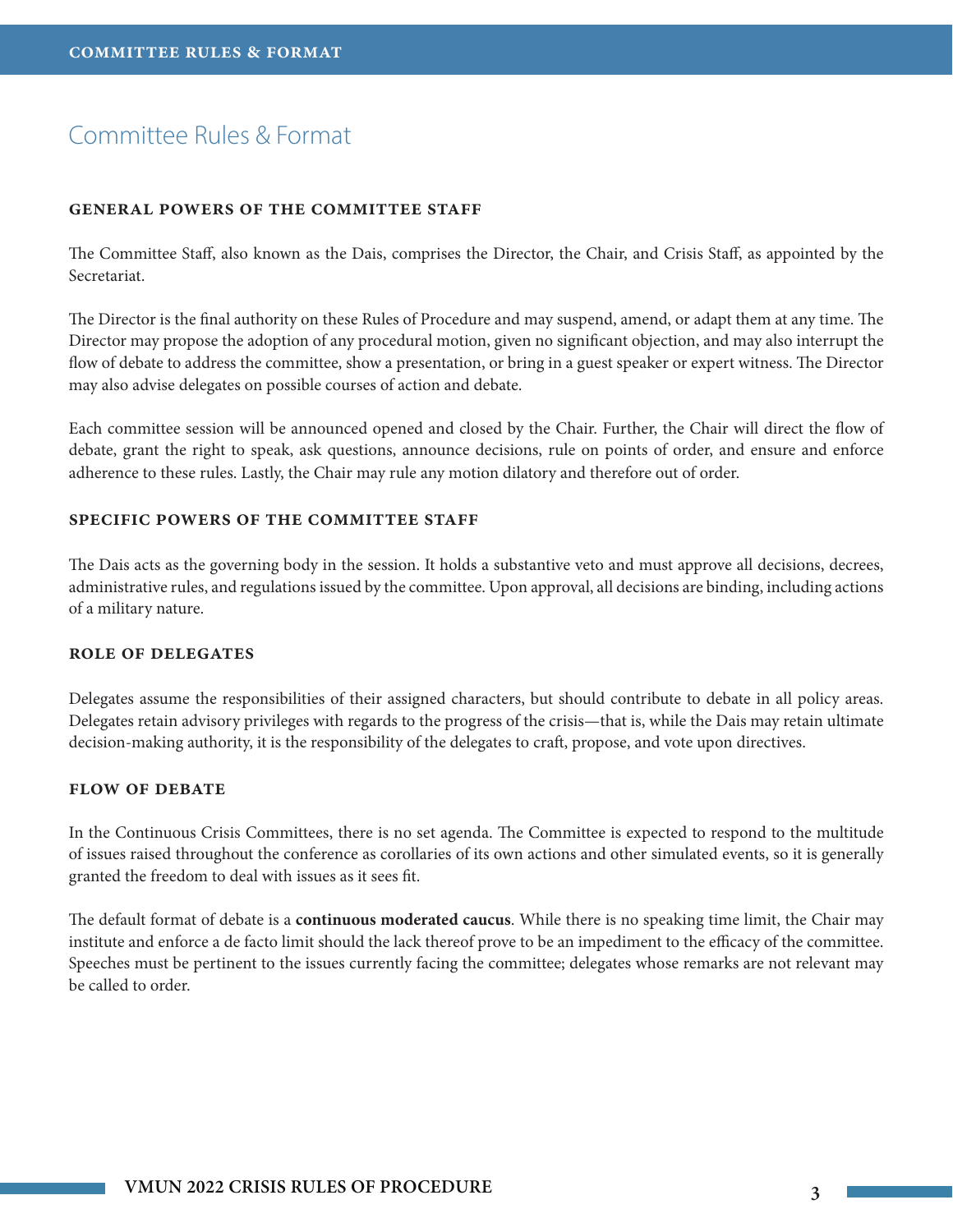### Points & Motions

#### **unmoderated caucus**

A motion for an unmoderated caucus suspends the moderated caucus and the custodial responsibility of the committee from the Chair. The motion must include a time limit, is not debatable, and requires a second. An approved unmoderated caucus may be terminated prior to its expiration at the discretion of the Chair

#### **adjournment**

A Motion to Adjourn ends the ongoing deliberation and executive authority of the committee appointments. This motion is debatable, requires a second, and requires no objection from any committee member for passage. This motion is used at the end of a term or other constitutional transfer of executive authority.

#### **point of personal privilege**

A Point of Personal Privilege may be exercised if a delegate experiences personal discomfort or danger, which impairs his or her ability to participate in the proceedings. A Point of Personal Privilege may only interrupt a speaker is the delegate is in dire discomfort or danger, or cannot hear the speaker.

#### **point of order**

A Point of Order may be made to indicate an instance of improper procedure. The Chair will rule on the Point of Order in a manner that best facilitates debate, at his/her discretion; the Chair's ruling is not subject to appeal. A delegate rising to a Point of Order may not speak on the substance of the matter currently under discussion. A Point of Order may not interrupt a speaker. Additionally, the Chair has the right to address a delegate directly if proper procedure is not being followed.

#### **point of inquiry**

A Point of Inquiry permits delegates to ask questions concerning the Rules of Procedure, crisis updates, or for general clarification on a pertinent subject. A Point of Inquiry may not interrupt a speaker. Delegates with lengthier queries or queries specific to their position should not rise to this point, but should rather approach the Committee Staff during unmoderated caucus or send a note.

#### **right of reply**

A Right of Reply may be granted, upon request, to a delegate whose personal or national integrity has been impugned by another delegate. There is no vote on this motion: the Chair will grant the Right of Reply at his or her discretion, and this decision is not appealable. The Chair will recognize the delegate to speak for no longer than two minutes. A Right of Reply to a Right of Reply is out of order, but delegates granted a Right of Reply will be called to order immediately should their own remarks be offensive. A motion for a Right of Reply may not interrupt a speech; the motion must either be made verbally immediately after the offending speech or submitted in writing to the Chair shortly thereafter.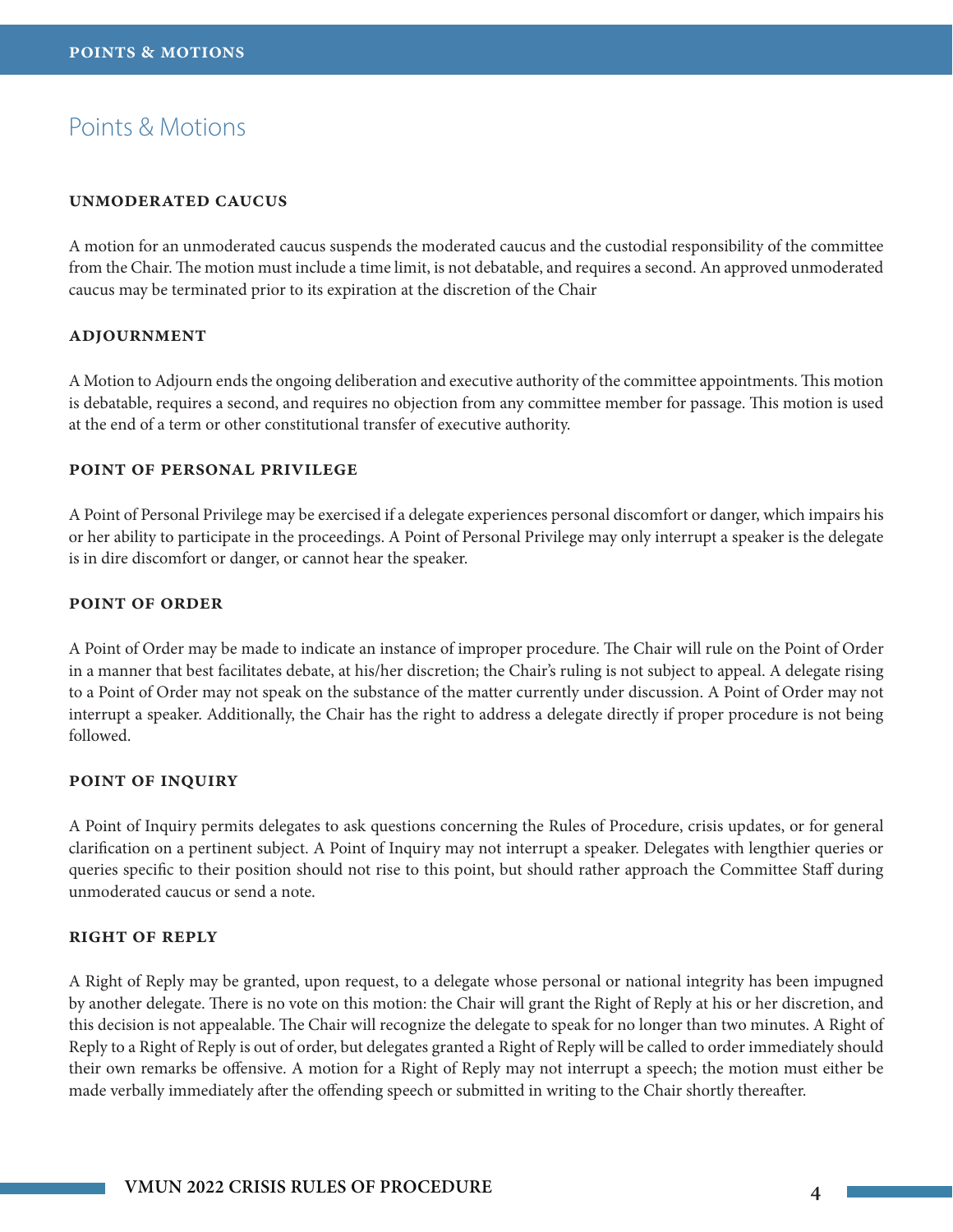## **Directives**

Delegates do not need to indicate the type of directive they are issuing. However, types of directives include:

#### **enforcement action**

The committee may issue administrative measures, regulations, or legislation that have the force of law. These may include censorship of media, emergency legal measures, or the removal of officials at or below the ministerial level.

#### **political directives**

The committee may communicate with and possibly direct local government organizations, legislative leaders, or allies as a method of garnering internal political support.

#### **internal communication**

The committee may communicate and issue memorandums to all aspects of a constituent government. Internal communication is meant to provide delegates with specific directives, instructions, reminders, or suggestions. It may also be used to reinforce specific political stances the committee has elected to take up, or to instruct internal ministries with respect to the media treatment of certain issues and events.

#### **external communication**

The committee may wish to deliver messages to those outside of its government.

- » **Communiqués**: Used to communicate with foreign governments or bodies expressing national policies or intentions.
- » **Public Service Announcements**: Messages that the Cabinet communicates to the general public, branches of government, and/or the military on a wide-scale basis. They are typically used as a propaganda tool.
- » **Invitations and Requests**: The Cabinet, or members of the Cabinet, may decide to issue requests to directly meet with witnesses, politicians, prisoners, or any other individuals pertaining to a particular crisis. This type of directive is useful for direct contact or negotiation; however, there is no guarantee that these requests will be accepted.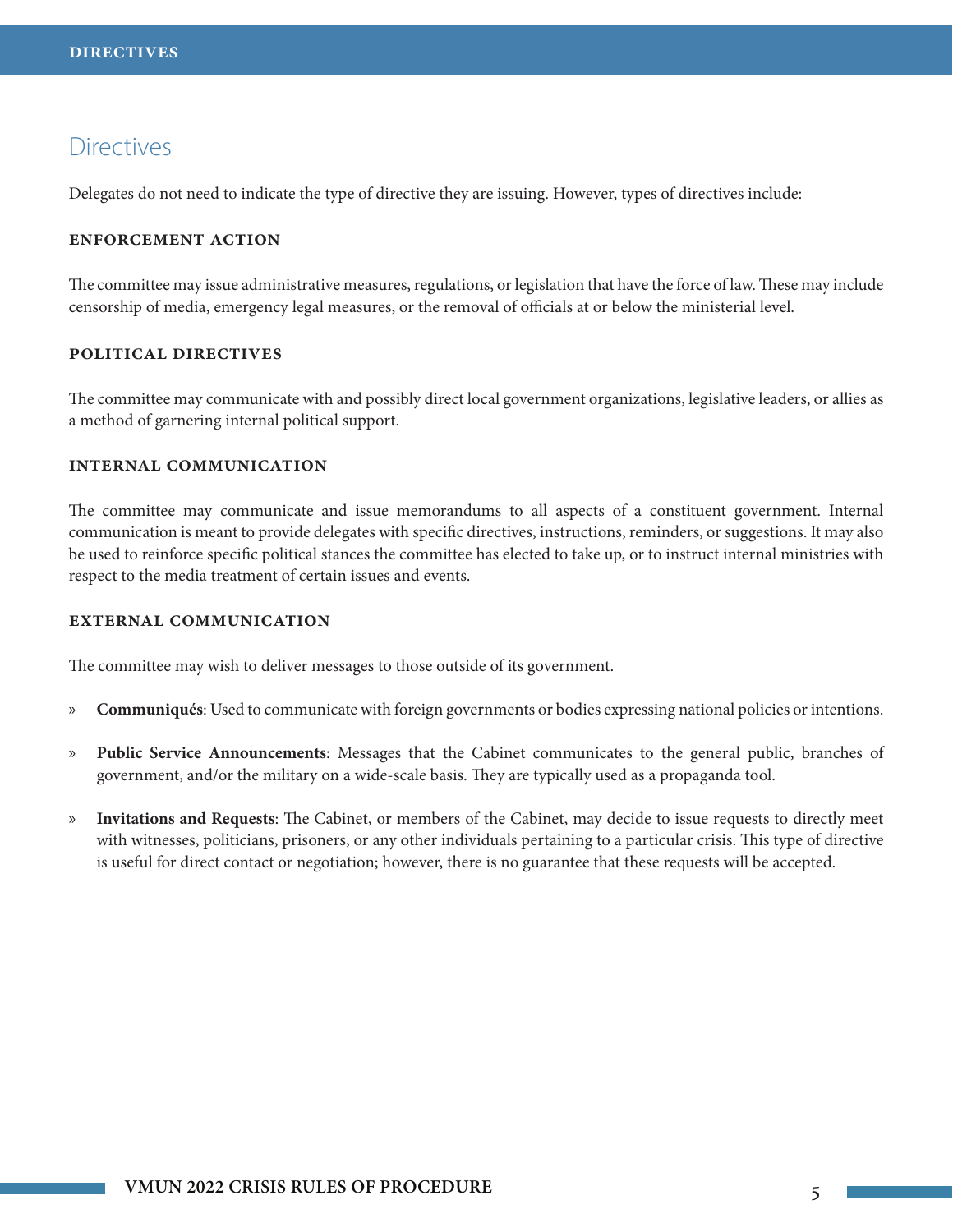#### **military directives**

The committee may order its armed forces to conduct specific military operations.

- » **Operation Order**: A military order used specifically to launch a multi-unit military operation. This type of action order requires a detailed explanation of how the operation is to be carried out and a list of the operation's intended objectives.
- » **Sorties**: Used for the deployment of an aircraft or ship from a base of operation. Sorties usually have a specific mission, such as reconnaissance, rescue, patrol, sentry, or escort.

#### **intelligence directives**

The committee may direct its intelligence assets to covertly obtain information about another state. Intelligence operatives already functioning in foreign countries can also be instructed to perform certain tasks, such as espionage.

- » **Information Collection**: Instructs spies to obtain secret information about other countries. Limited resources may make some espionage difficult, and spies may not be on location. Movement by intelligence officers may also increase the risk of being exposed.
- » **Sabotage**: Instructs intelligence officials to take deliberate action to weaken another country through subversion, obstruction, disruption, or destruction of productive or vital facilities. The objective of the sabotage must be clearly noted.
- » **Counter-Intelligence**: Employs special measures to prevent hostile or enemy intelligence organizations from successfully gathering and collecting intelligence against the Cabinet and its government, through methods such as assassination and the spread of misinformation.
- » **Surveillance**: Instructs intelligence officials to monitor a specific individual, a group of individuals, or any persons that meet specific criteria. The surveillance of the behavior, activities, or other changing information, of people or groups of people, is an excellent method of collecting information about both enemies and friends, domestically or internationally.

#### **other directives**

If the committee feels that there is some action that it should take that does not fall within the above categories, a written proposal may be submitted to the Chair for consideration.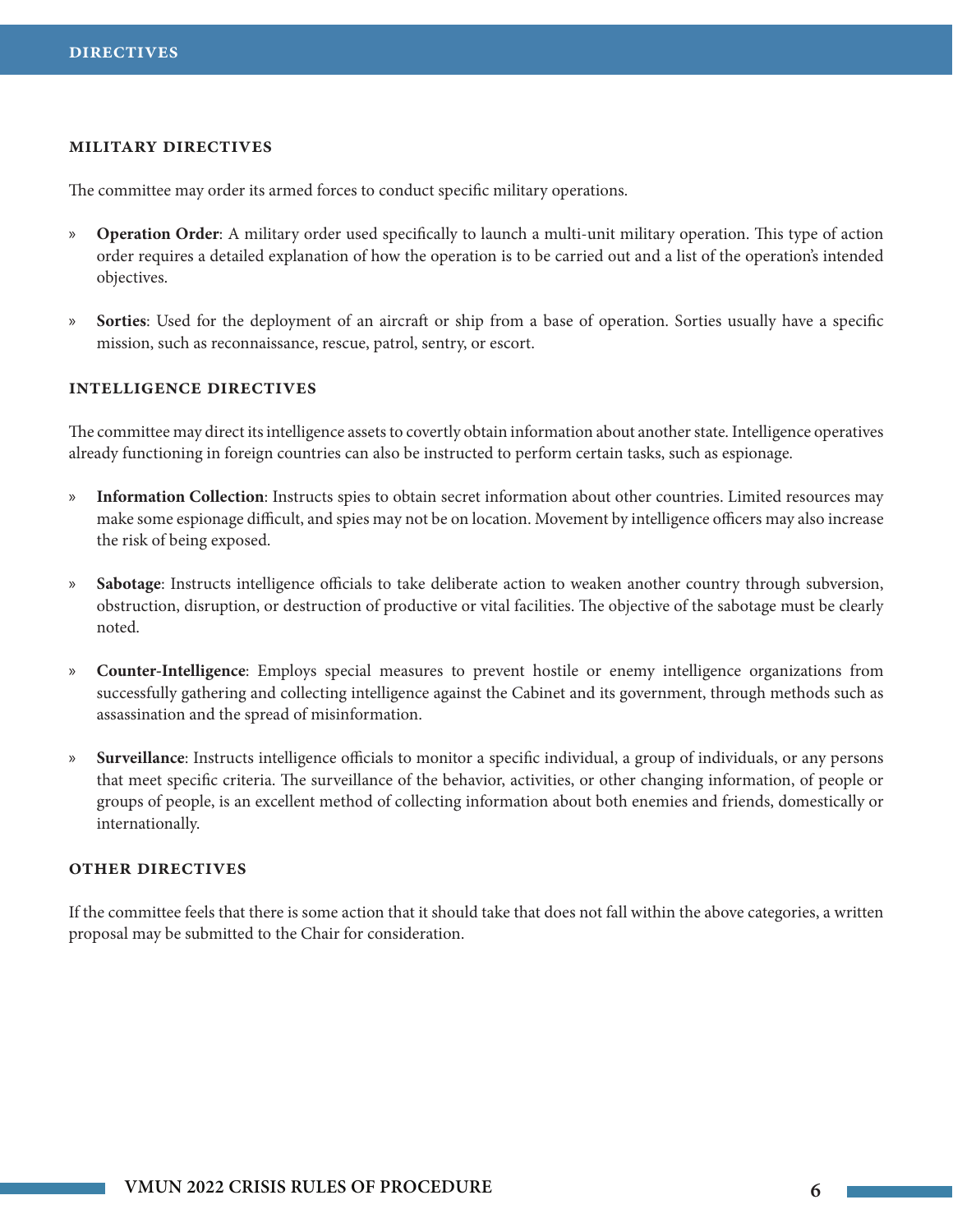#### **directive format & approval**

Directives are actions presented by the committee to the Chair. Directives, which can vary in length from a few lines to several sentences, are expressions of the committee's will. Committee consensus should be the goal; therefore, only points that pertain to information that has been debated by at least five speakers immediately prior to the time of its proposal will be entertained. However, multiple directives on the same topic may be proposed to the Chair.

The Chair will offer the opportunity to present directives after every fifth speaker. A delegate must wait to be recognized by the Chair before presenting their directive. Extremely short directives (up to two lines) may be presented orally at the discretion of the Chair. Directives require three signatures to be considered.

Directives are approved by a simple majority vote, barring any veto from the Dais (see Committee Rules and Format), except for those involving nuclear weapons or ultimatums, which must be passed by consensus.